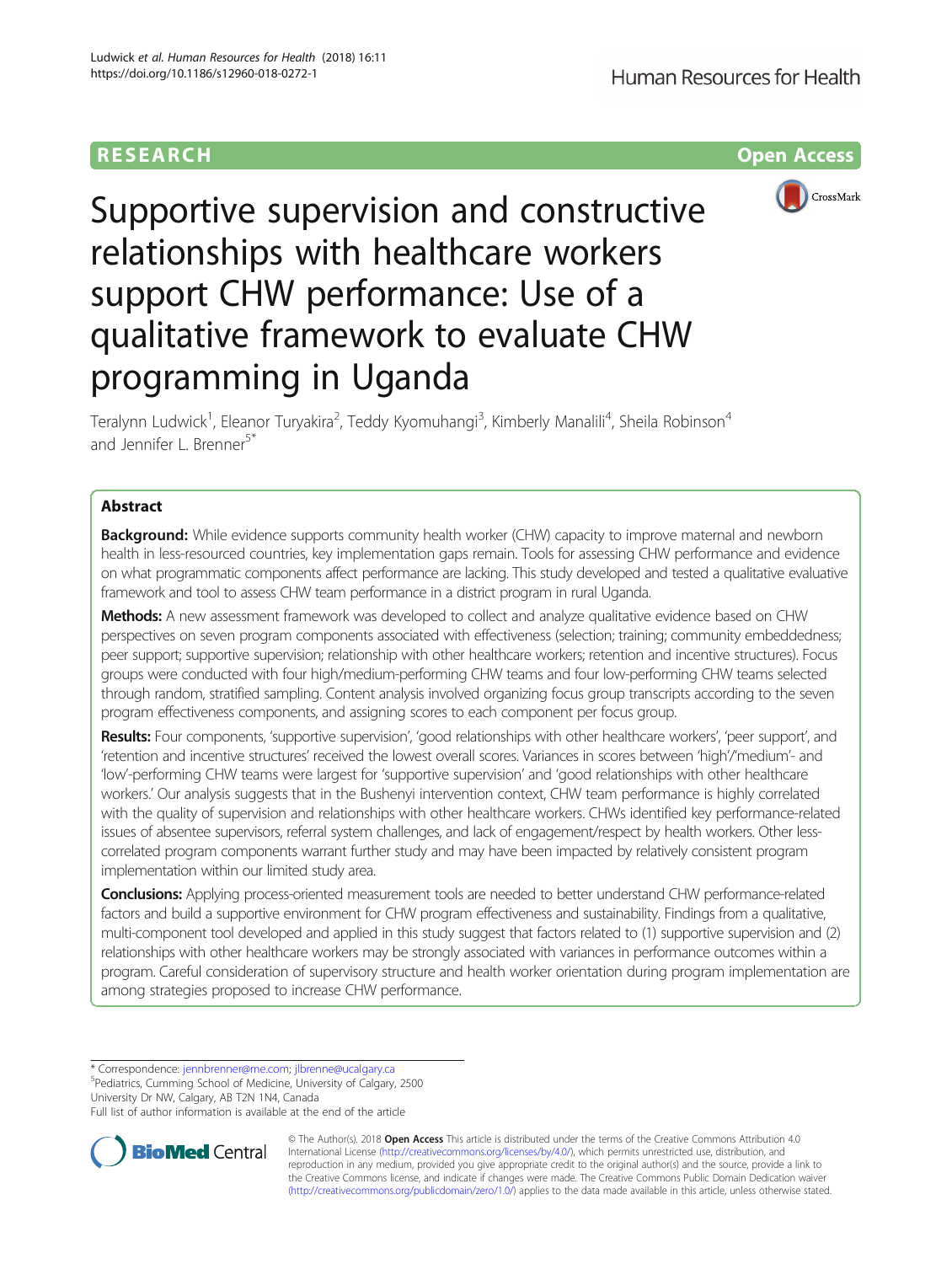## Background

Globally, community health worker (CHW) programs have been positioned as an important strategy for achieving the Millennium Development Goals and now for progressing towards the universal health coverage targets set out in the 2030 Agenda and Sustainable Development Goals [\[1](#page-6-0)–[3](#page-6-0)]. CHWs are generally understood to be a cadre of lay health workers, typically selected by and from their own communities, who receive short training on a range of health education, health promotion activities, and/or basic treatment related to the intervention, but do not hold a formal professional certification [\[4,](#page-6-0) [5](#page-7-0)]. Evidence demonstrates that CHWs can have a significant impact on health outcomes, including on maternal, newborn, and child health in lowand middle-income country settings [[5](#page-7-0)–[9\]](#page-7-0). Yet despite growing global experience with CHWs, key program implementation challenges remain, creating barriers to scale-up and sustainability for CHW programs [\[10](#page-7-0)–[12](#page-7-0)].

Health intervention research has traditionally focused on whether an intervention works and not why and under what conditions it is effective  $[13, 14]$  $[13, 14]$  $[13, 14]$ . With regard to CHW programs, there is a lack of evidence on what operational factors affect CHW performance, and a corresponding lack of tools to undertake this type of assessment [[15](#page-7-0)–[17](#page-7-0)]. Furthermore, insufficient space is given to CHW voices as part of evidence-gathering and assessment processes [\[8\]](#page-7-0). Recognizing this gap, there is a need to better identify which system- and program-level processes, structures, and strategies contribute to the implementation of effective interventions [\[7,](#page-7-0) [18](#page-7-0)–[20\]](#page-7-0). To better understand the workings of CHW interventions and address implementation challenges, greater attention needs to be placed on developing and applying innovative and rigorous systemsoriented methods that can provide evidence on how different elements of the system are functioning, how they are interacting, and their impact on program outcomes [[13,](#page-7-0) [19\]](#page-7-0).

This paper describes a study which was embedded within a larger, end-of-project, qualitative evaluation of a scaled, 3-year, district-level, maternal, newborn, and child health (MNCH) intervention. The project included CHW selection, training and support within a full district in rural, southwest Uganda [[21\]](#page-7-0). A conceptual framework for CHW effectiveness was developed and applied in this study to test its usage in comparing the performance of CHW teams and generating evidence on factors that contribute to variances in CHW team performance.

## Study setting

Healthy Child Uganda (HCU) is a Ugandan-Canadian university partnership which has implemented CHW and maternal, newborn, and child health programming since 2003. Together, Mbarara University of Science and Technology (Uganda), the University of Calgary (Canada) and the Canadian Paediatric Society promote health system strengthening in rural districts using MNCH as an entry point. Through research, HCU has sought to better understand factors related to effective implementation and sustainability of related programming [[22](#page-7-0)–[24](#page-7-0)].

CHWs (known as village health teams in Uganda) are community-based volunteers who encourage community participation in health, link communities to the formal health service delivery system, and help bridge the current health human resource gap especially in rural or peripheral areas [\[25\]](#page-7-0). Responsibility for implementation of village health teams is decentralized to the Districts [[21](#page-7-0)]. A key component of the HCU-supported intervention was operationalizing volunteer CHWs to act in a health promotion role with a focus on MNCH.

Between 2012 and 2014, an intervention was implemented by HCU to scale up MNCH programming throughout Bushenyi district. Bushenyi is located in southwest Uganda with a population of about 234,000 [[26](#page-7-0)]. Access to quality health services is limited and health indicators in the district are poor, with under 5 child mortality estimated at 54.5/1000 (based on HCU baseline survey data conducted in 2012). A comprehensive evaluation of the intervention was undertaken which included pre/ post intervention MNCH outcome data, and a qualitative study to better understand progress and processes to refine the model and recommend best practices.

Funded by the Canadian Department of Foreign Affairs Trade and Development, through the Muskoka Initiative (Project S065346-001), the project supported capacitydevelopment at three levels: (1) district health system (information systems; transport/referral protocols; planning and leadership); (2) health facilities (equipment/facility upgrades, MNCH clinical training; and (3) CHW scale up (training CHWs and CHW supervisors; collection and integration of community-level health data). Implementation of field activities was led by the district using the 'MamaToto Approach' developed by HCU [[27](#page-7-0)].

#### Intervention

During the intervention over 1600 CHWS were trained (average 3; SD 1.0 per village). CHWs from villages within the same administrative unit known as a 'parish' were grouped together, resulting in teams of about 20–30 CHWs (average 26.7; SD 13.1). Training included 5 days of initial training (mandatory government standard) with five supplementary days covering MNCH and nutrition topics. CHW supervisors were appointed by the District Health Team and attended 2 weeks of training on parallel topics to those received by CHWs. CHWs were expected to support MNCH promotion activities (i.e., health talks; home visits; early assessment; treatment; referral for sick children and pregnant women; child/pregnancy registration) and encourage community initiatives (i.e., healthy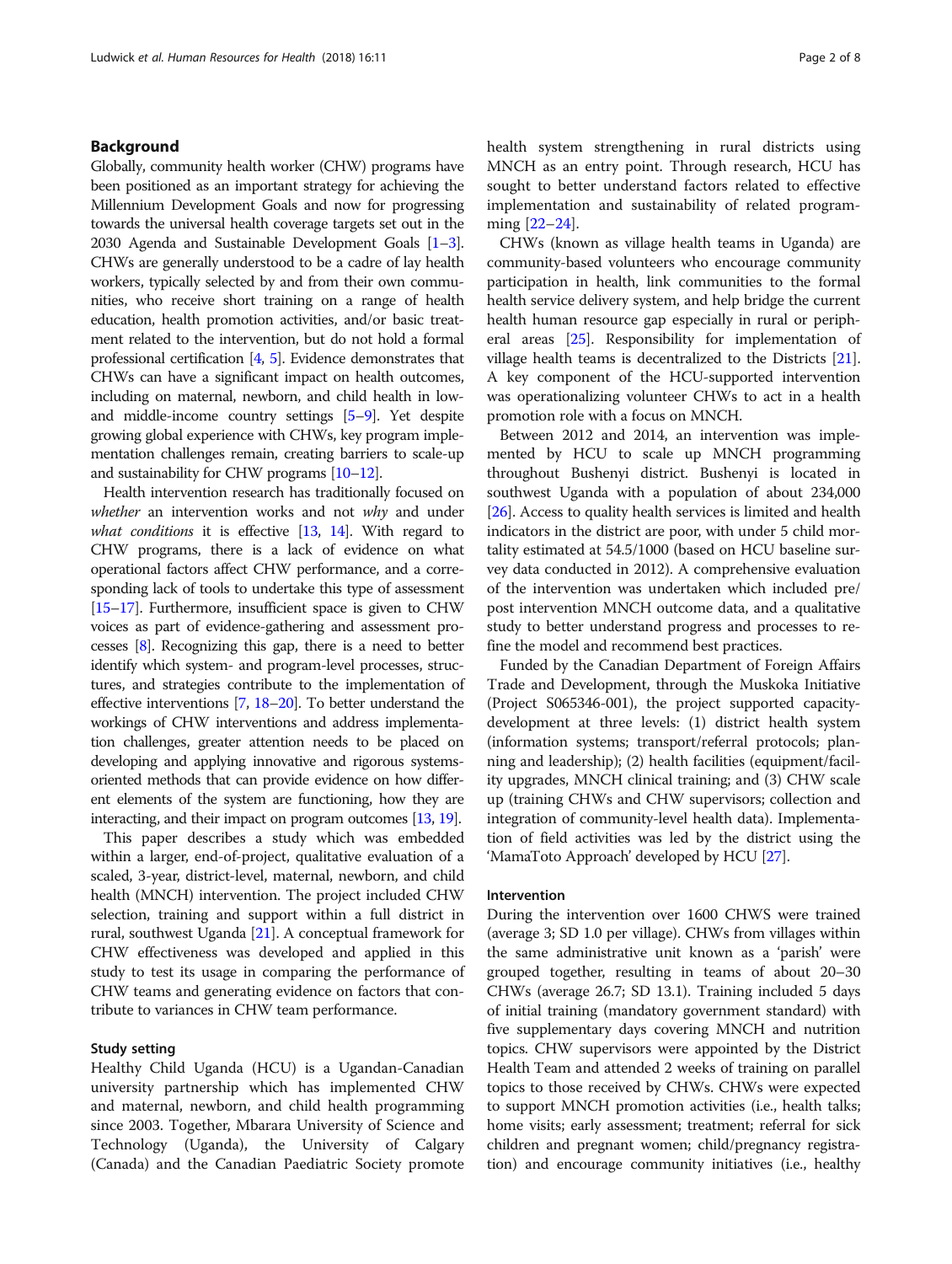home competitions; demonstration gardens; community action plans). CHWs from each parish team met initially on a monthly then quarterly basis and were supervised by a local health worker at a nearby health center. CHWs were volunteers and not remunerated; incentives included t-shirts, training manuals, training allowances (~\$1 per day), and educational materials as job aids.

## Methods

## Study design

While the literature identifies various factors related to CHW performance, the relative impact of these factors on performance is not clear? What elements of the CHW system (when functioning well or poorly) have the greatest impact on performance? A conceptual framework for CHW effectiveness and rating tool was developed and applied in this study to test its usage in comparing the performance of CHW teams and generating evidence on factors that contribute to variances in CHW team performance. The study design entailed the following six steps (described below).

## Conceptual framework

A qualitative conceptual framework (Fig. 1) was developed to describe key components related to effective CHW programming: (1) appropriate selection, (2) suitable training, (3) community embeddedness, (4) peer support, (5) supportive supervision, (6) good relationships with other healthcare workers, (7) adequate retention and incentive structures. The framework integrates program components important for CHW effectiveness identified in a literature review by Campbell and Scott [[28](#page-7-0)], the Community Owned Resource Person Model (CORP) developed by HCU [\[29](#page-7-0)]



and practical input from the HCU field team. The framework includes program components about which CHWs and supervisors could be questioned. Definitions were established for each effectiveness component. This CHW effectiveness framework served as the basis for qualitative questioning during focus groups which probed into the functioning of each of the seven components.

### Performance level ranking

Six field staff pre-ranked CHW teams by perceived performance levels based on field observation. The field staff were individuals who had provided external (i.e., outside-of-government health system) supportive supervision two to four times per year to CHW teams. Field staff were provided a list of all CHW teams and asked to assign each group a relative performance level ('high', 'medium' or 'low') compared to other CHW teams. No instruction was provided by the researchers to the field staff on how to determine the classification. Classification was determined by group consensus among the field staff and assisted by a set of guiding indicators developed by the group. Holding regular meetings, carrying out household house visits, relationships with health centers, and showing initiative though cooperative activities with other CHW teams, and managing income generating activities are examples of the guiding indicators used by the field staff. However, there were no standardized benchmarks for each performance level. The result was 25 teams (39%) identified as 'high'-performing, 28 (44%) as 'medium'-performing, and 11 (17%) as 'low'-performing. This initial categorization was conducted in order to facilitate comparison of experiences between stronger and weaker teams, and identify factors that may be contributing to variances in performance.

## Recruitment and sampling

All 64 CHW teams in the intervention were trained in MNCH. Two CHW teams from each performance level ('high', 'medium', 'low') were randomly sampled for participation in focus group discussions (FGDs). A purposeful, stratified sampling approach combined 'typical case' sampling (average cases) with intensity sampling (strong and weak cases) to capture the variation of experiences from 'low'-, 'medium'-, and 'high'-performing teams [[30\]](#page-7-0). Following completion of the initial six FGDs, two additional low-performing CHW teams were randomly selected. This second set of FGDs was conducted to better understand thematic differences that facilitators identified in FGDs with low-performing teams compared to 'medium'- and 'high'-performing teams. As CHW teams are comprised of up to 30 individuals, project registers were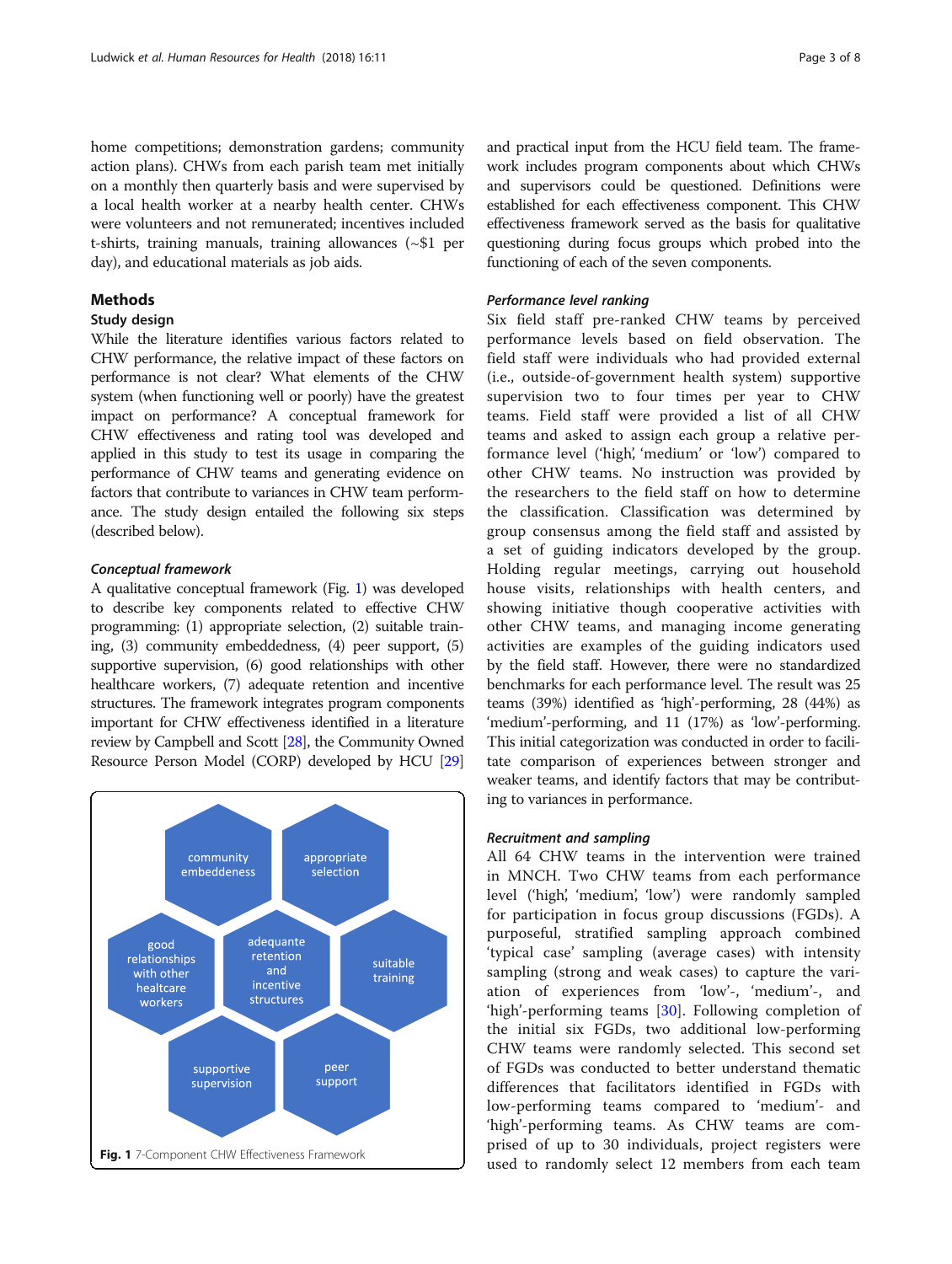to attend the FGD in their area. Non-attendees were not replaced.

#### Data collection and management

Focus group guides were developed de novo and used a semi-structured 'questioning route' [\[31\]](#page-7-0) to examine each of the seven components identified in the framework. Focus group guides were translated into the local dialect (Runyankole), back translated and piloted for accuracy. The FGDs were facilitated by locally hired and trained research assistants who were familiar with the context and language and did not have a role in implementing CHW activities. Participant consent was obtained. FGDs were recorded, translated, and transcribed into English for analysis.

## Analysis

Directed content analysis [\[32\]](#page-7-0) was used to deductively code content from each FGD transcript to each of the seven components identified in the CHW effectiveness framework. NVivo 10 was used to assist in coding.

Based on the 7-Component CHW Effectiveness Framework, a Likert-style tool was developed de novo (by TL) to evaluate CHW team performance within each preidentified component. Relative scores (1: poor performance; 2: mixed performance; 3: functional performance; 4: strong performance) were assigned based on the FGD responses recorded in the transcripts. A set of evaluative criteria was developed to support consistency in assigning scores for each component. An example of the scoring criteria for the component 'Supportive Supervision' is provided in Table 1.

Using results from the content analysis, scoring of each of the seven effectiveness components per CHW team was performed (TL). A second analyst validated the scoring by reviewing a sub-set of the categorization performed by the primary analyst. Cumulative scores for each CHW team for each of the seven components were tallied in order to identify patterns in performance across and between teams.

## Results

Transcripts from eight FGDs (average of 10 participants per group; 79% female) were analyzed. Two FGDs were from 'high'-performing teams, two from 'medium'-performing teams and four from 'low'-performing teams. There were about two 'no-shows' for each group. No refusals to participate were noted. Reasons for nonparticipation included sickness and attending funerals. Scores by 'effectiveness component' and by CHW team are shown in Table [2](#page-4-0).

Average scores for CHW teams ranged from 2.0 to 3.6 and from 2.0 to 3.3 across the 'effectiveness components' (where higher scores represent better performance). Scores assigned during the FGD analysis aligned with the field-staff performance rankings, in that the lowest four scores were all assigned to the teams ranked as 'low'-performing by the field staff. 'High'- and 'medium'-performing teams received higher cumulative scores (total scores for all seven components) than did 'low'-performing teams (mean 3.2 for 'high'/'medium'-performing; 2.3 'low' performing). 'High'- and 'medium'-performing teams also received more 'strong' and 'functional' scores than low-performing teams, and were less likely to receive a 'poor' score for any of the seven components.

By component, the lowest numeric scores across all teams were seen for 'good relationships with other healthcare workers' (average 2.0) and 'supportive supervision' (average 2.6), while they were highest for 'suitable training' (average 3.3). Three components ('suitable training'; 'community embeddedness'; 'appropriate selection') received an average score greater than '3' representing a *functional* score using this tool's scale.

Certain components had a larger variance in scores when comparing 'high'/'medium'- versus 'low'-performing teams (Table [3](#page-4-0)). Of the seven components, the variance in scores between 'high'/'medium'- and 'low' performing teams were greatest for the components related to 'supportive supervision', and 'good relationships with other healthcare workers'. Components with the smallest variance in scores (least sensitive to variance) between 'high'/'medium'- and 'low'-performing CHW teams were 'suitable training' and 'peer support'. 'Suitable training' received both the highest average score, with all eight CHW teams receiving a score of at least 3, as well as the smallest variance in scores between 'high'/

Table 1 Sample of criteria for CHW effectiveness rating tool

| <b>I wished</b> I can go to the content of the concentration of the content of the content of the content of the content |                                                               |                                                                                                                                                |                                                                                                                                                                                                                      |                                                                                                                                                                                                                                                                       |  |  |
|--------------------------------------------------------------------------------------------------------------------------|---------------------------------------------------------------|------------------------------------------------------------------------------------------------------------------------------------------------|----------------------------------------------------------------------------------------------------------------------------------------------------------------------------------------------------------------------|-----------------------------------------------------------------------------------------------------------------------------------------------------------------------------------------------------------------------------------------------------------------------|--|--|
|                                                                                                                          | Component 'Poor' performance                                  | 'Mixed' performance                                                                                                                            | 'Functional' performance                                                                                                                                                                                             | 'Strong' performance                                                                                                                                                                                                                                                  |  |  |
| Supportive<br>supervision                                                                                                | Majority of CHW<br>participants identify<br>major issues with | CHW participants convey<br>divided perception of<br>supervisor relationship.<br>supervisor relationship. More than a few issues<br>identified. | Majority of CHW participants<br>describe positive supervisor relationship; describe strongly positive supervisor<br>describe regular meetings, mentorship<br>and respectful relationships. Few issues<br>identified. | Almost all or all CHW participants<br>relationship; describe regular meetings,<br>mentorship and respectful relationships;<br>identify supervisor actions above and<br>beyond expected (i.e., regular participation<br>alongside CHWs during community<br>education). |  |  |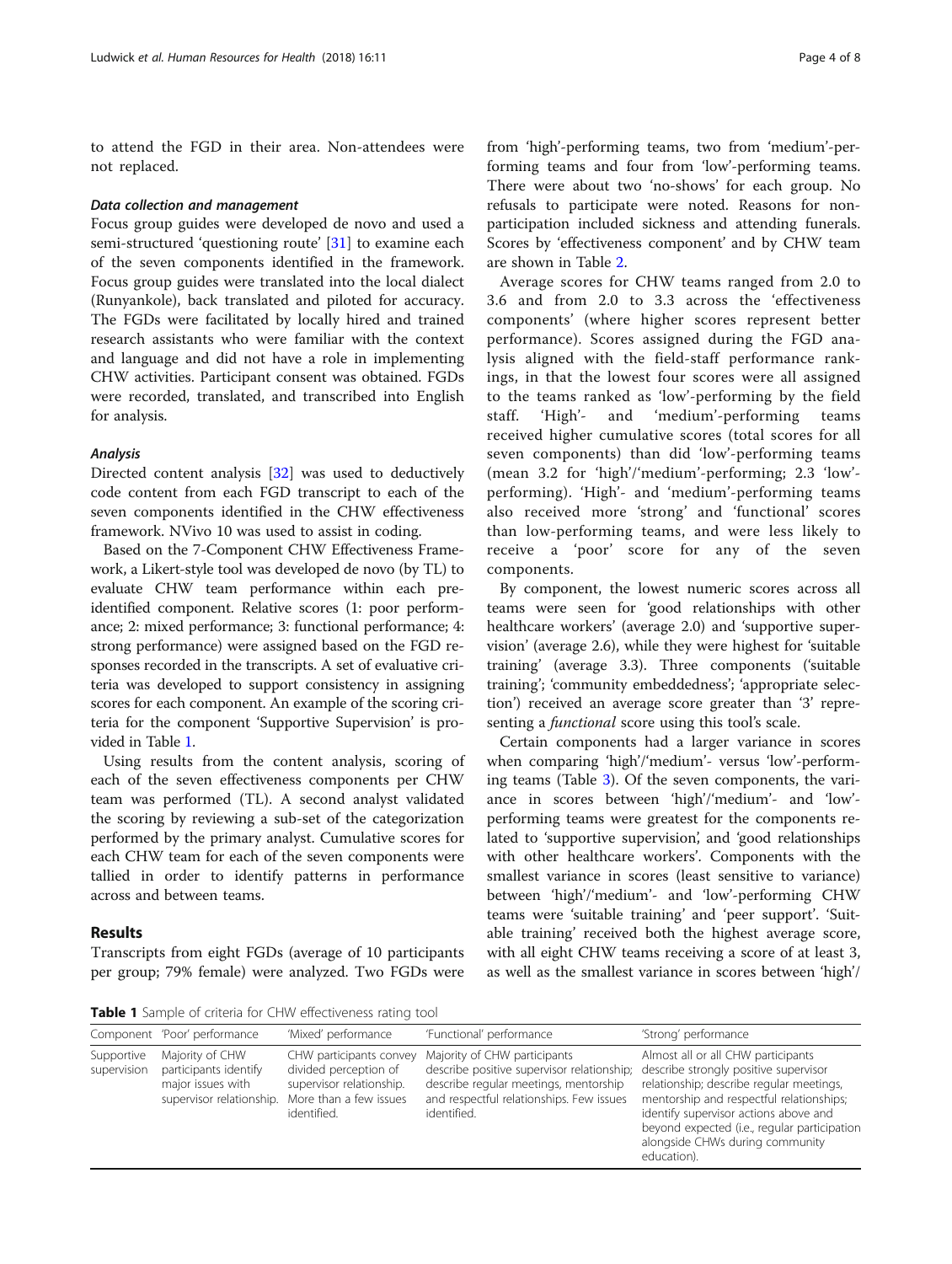| <b>Table 2</b> SCOTTING OF CITIVE CITCCLIVELIESS HALLIEWOLK COLLIDOLICITIES |                                             |                |                |                |                                   |                |                |                |  |
|-----------------------------------------------------------------------------|---------------------------------------------|----------------|----------------|----------------|-----------------------------------|----------------|----------------|----------------|--|
|                                                                             | Scores for 'high'/'medium'-performing teams |                |                |                | Scores for 'low'-performing teams |                |                |                |  |
| Effectiveness component                                                     | CHW team<br>#1                              | CHW team<br>#2 | CHW team<br>#3 | CHW team<br>#4 | CHW team<br>#5                    | CHW team<br>#6 | CHW team<br>#7 | CHW team<br>#8 |  |
| Supportive supervision                                                      |                                             | 4              | 4              |                |                                   |                |                |                |  |
| Appropriate selection                                                       |                                             |                |                | 4              |                                   |                |                |                |  |
| Suitable training                                                           |                                             | 4              |                | ζ              |                                   |                |                |                |  |
| Adequate retention and incentive structures                                 | -3                                          |                | 4              |                |                                   |                |                |                |  |
| Good relationships with other healthcare<br>workers                         |                                             |                | 3              | 4              |                                   |                |                |                |  |
| Community embeddedness                                                      |                                             | 4              | 4              | ੨              |                                   |                |                |                |  |
| Peer support                                                                |                                             |                | 4              |                |                                   |                |                |                |  |

<span id="page-4-0"></span>Table 2 Scoring of CHW effectiveness framework components

1 = poor performance, 2 = mixed performance, 3 = functional performance, 4 = strong performance

'medium'- and 'low'-performing groups. In contrast, 'good relationships with other healthcare workers' received the lowest average score across all eight CHW teams and the highest variance in scores between 'high'/ 'medium'- and 'low'-performing teams.

## Analysis of 'supportive supervision' and 'good relationships with other healthcare workers'

While thematic analysis was conducted for all seven components, the following section focuses on the two components—'supportive supervision' and 'good relationships with other healthcare workers'—which had the largest variance in scores between 'high'/'medium'- and 'low'-performing teams; these components also received low overall scores. The level of 'supportive supervision' relates to the direct relationship with the individual who has primary responsibility for oversight of CHWs. 'Good relationship with other healthcare workers' relates to the level of respect and quality of interaction between CHWs and other health professionals in the healthcare system, including physicians, nurses, and administrators.

While these two components may be linked, they are distinct factors represented in the literature.

Mean: 2.9 Mean: 3.4 Mean: 3.6 Mean: 3.0 Mean: 2.4 Mean: 2.0 Mean: 2.3 Mean: 2.6

Two of the four low-performing teams reported significant gaps or no contact with supervisors. Lack of supervision was more common in cases when supervisors were based at the higher-level facility located in the main town, and with replacements of transferred supervisors. CHW associated positive relationships with supervisors with more frequent contact, opportunity for constructive feedback and advice, and demonstration of respect. Close relationships with supervisors were reported to be highly motivating for CHWs. Conversely, a lack of supervisory support was associated with lack of motivation. Contrasting experiences are described below:

Our supervisor has been there since we started this program. Like sometime back when we had challenges, she would be the one calling CHWs directly... For everything we are to do, she is always leading us and steering everything. When you find her in the hospital even late, she attends to you. To me

Table 3 Average scores by CHW effectiveness framework components

|                                                     | Average score per<br>component for all CHW<br>teams sampled $(n = 8)$ | Average score per component<br>for 'high'/'medium'-performing<br>CHW teams $(n = 4)$ | Average score per component<br>for 'low'-performing CHW teams<br>$(n=4)$ | Difference between average<br>component score in 'high'/'<br>medium' vs 'low' teams |
|-----------------------------------------------------|-----------------------------------------------------------------------|--------------------------------------------------------------------------------------|--------------------------------------------------------------------------|-------------------------------------------------------------------------------------|
| Supportive supervision                              | 2.6                                                                   | 3.3                                                                                  | 2.0                                                                      | 1.3                                                                                 |
| Appropriate<br>selection                            | 3.1                                                                   | 3.5                                                                                  | 2.8                                                                      | 0.7                                                                                 |
| Suitable training                                   | 3.3                                                                   | 3.5                                                                                  | 3.0                                                                      | 0.5                                                                                 |
| Adequate retention<br>and incentive structures      | 2.8                                                                   | 3.3                                                                                  | 2.3                                                                      | 1.0                                                                                 |
| Good relationships with<br>other healthcare workers | 2.0                                                                   | 2.8                                                                                  | 1.3                                                                      | 1.5                                                                                 |
| Community<br>embeddedness                           | 3.1                                                                   | 3.5                                                                                  | 2.8                                                                      | 0.7                                                                                 |
| Peer support                                        | 2.5                                                                   | 2.8                                                                                  | 2.3                                                                      | 0.5                                                                                 |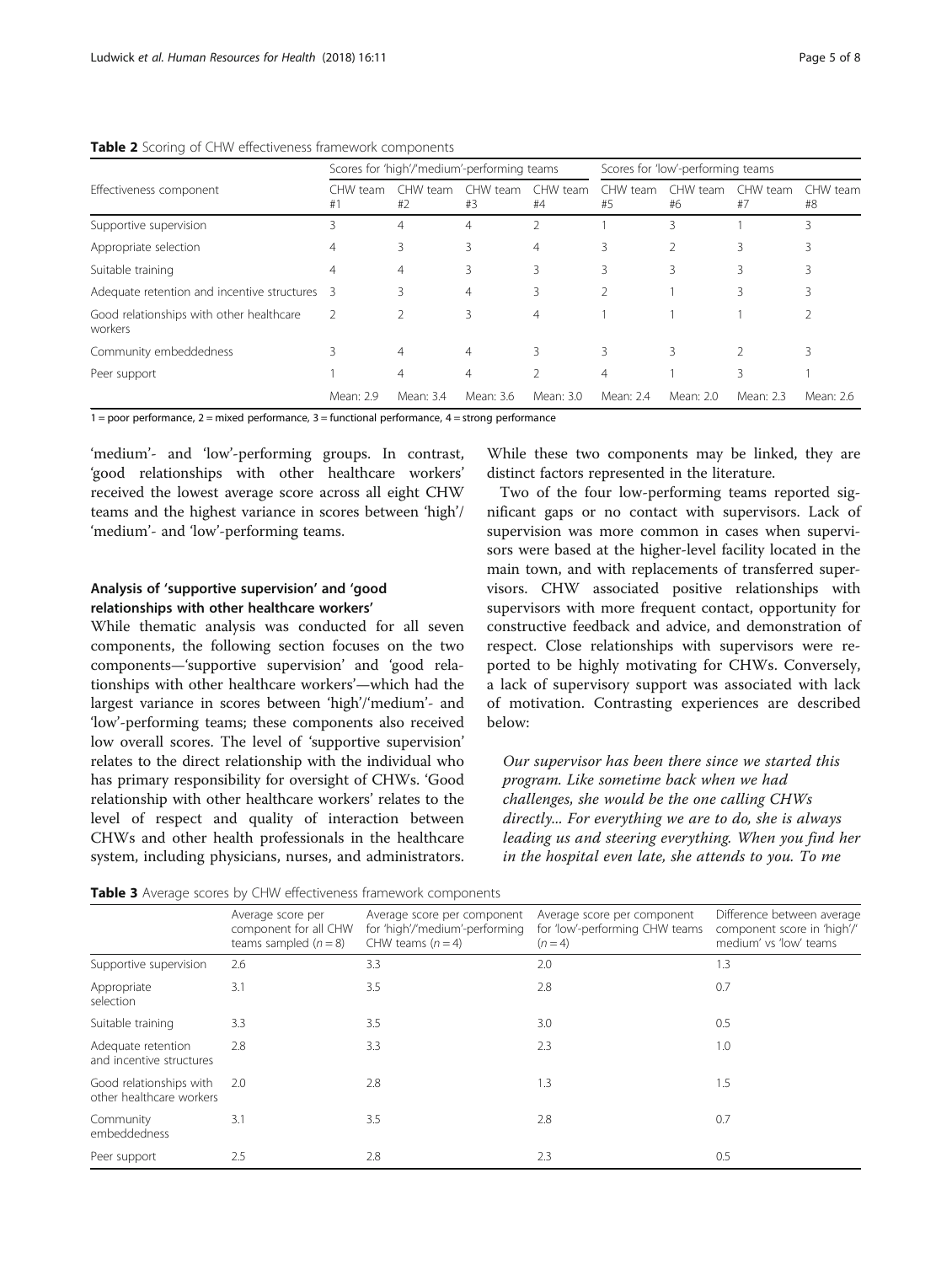she has supported us and done almost everything for us ['high'/'medium'-performing CHW team member].

Sometimes we [CHWs] want to come up [do better] but people let us down. Like for example, we last met that health worker [supervisor] one year ago. We have only met her once ever since we started training. So we don't see any teamwork with our supervisor ['low'-performing CHW team member].

Three of the four 'high'- and 'medium'-performing CHW teams provided evidence of involvement in health facility activities (e.g., assisting with immunization activities) while only one of the four low-performing CHW teams provided examples of facility engagement. Of the five CHW teams which voiced challenges with the referral system, four were 'low'-performing. Working referral systems, in particular, were seen as an important sign of respect and validation of a CHW's work, whereas CHWs felt that referrals that were rejected or ignored undermined their relationships with the community and the value of their work. Contrasting experiences are described below:

When you have the phone number of the healthcare worker, you call her to let her know that you have referred a woman; when the woman reaches the clinic and delivers, the healthcare worker calls to tell you that the woman you sent has given birth. So that's the relationship we have in the village and with the healthcare workers ['high'/'medium'-performing CHW team member].

The healthcare workers don't support our work at all…they don't respect us at all. They don't think the referrals are important to them; they just throw them away and don't even want to hear about them. They even ask patients whether they think it is the referral we give them that will treat them ['low'-performing CHW team member].

## Discussion

This study builds on the CHW effectiveness literature and existing frameworks [[15](#page-7-0), [33\]](#page-7-0) by packaging specific program-level components into a single program evaluation tool. The CHW effectiveness literature has largely been quantified in terms of health outcomes; the paucity of CHW process studies is an identified gap [\[6,](#page-7-0) [18](#page-7-0)]. This implementation study emphasizes CHW process outcomes which may be closely linked to sustainability and program success and are important factors for scale-up and longer-term impact.

This particular study used a practical evidence- and experienced-based conceptual framework to evaluate and explain implementation strengths and weaknesses and their contribution to (varied) performance outcomes. Testing of this program evaluation tool suggest that CHW effectiveness components with large variance in scores between 'high'/'medium'- versus 'low'-performing teams may be associated with performance outcomes. Our study found that components related to 'supportive supervision' and 'good relationships with other healthcare workers' were most important in differentiating performance levels of CHW teams. This study reinforces evidence that supervision and referral-liaison provided by other healthcare workers support are among the most important program elements affecting CHW effectiveness [[19](#page-7-0), [34\]](#page-7-0).

We hypothesize that strong supervision helps foster a 'virtuous' cycle contributing to CHW confidence, cohesion, referral effectiveness, recognition in the community, and a sense of connectedness to the health system—factors linked to motivation. Conversely, weak or absent supervision seems to foster a 'vicious' cycle contributing to a feeling of neglect, lack of technical support and mentoring, weak referral systems, and poorer treatment by other healthcare workers—factors associated with lower motivation and performance. Such linkages may help explain why low-performing teams in our study received lower scores for components related to relationships with other healthcare worker and supportive supervision. Other authors similarly highlight the importance of regular supervisor interactions [\[35\]](#page-7-0), the role of supervisors in reinforcing CHW legitimacy among community members [[36](#page-7-0)], and building respect for CHWs by local health services [\[19,](#page-7-0) [37\]](#page-7-0), and link these factors to CHW motiv-ation and performance [\[38,](#page-7-0) [39\]](#page-7-0).

To maximize CHW program effectiveness, policymakers and program implementers should consider strategies which orient healthcare workers, develop strong supervisory structures and budgetary support for supervisory activities, and provide channels for positive CHW healthcare worker interaction and communication. Exploration of innovative supervisory models, such as through group, community, and peer supervision could strengthen current healthcare worker-focused supervisory models as suggested by Lunsfeld  $[40]$  and Crigler  $[41]$ .

Further development and testing of this innovative CHW program evaluation tool and similar tools could enhance more effective implementation as CHW programs are scaled up globally. Important limitations of our study include the use of relative scores, a lack of blinding to performance levels, and testing on a single program where a number of components had little variance in implementation. However, this tool accommodates heterogeneity in program design and generates contextually specific and locally relevant evidence based on universally applicable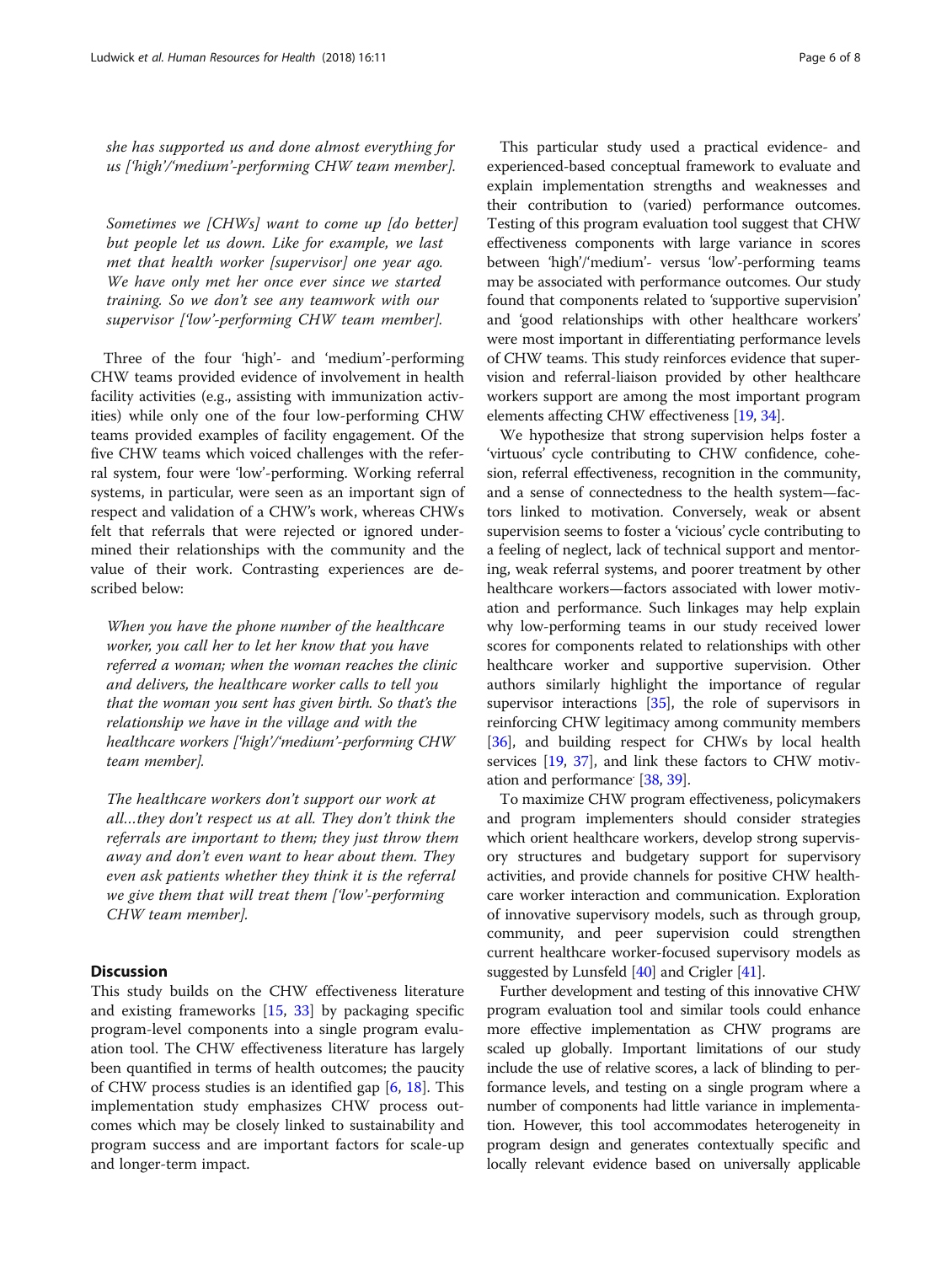<span id="page-6-0"></span>themes. The tool would be strengthened further by testing with a range of programs to determine generalizability of results, triangulating qualitative evidence-based scores with quantitative output data, and testing for inter-rater reliability. In the rural, southwestern Uganda study context, the small variance in components related to training, community embeddedness, and peer relationships was likely influenced by consistency in processes related to selection and training where clear guidelines and support for these processes were provided by the project. Gathering more nuanced perspectives on several of the CHW effectiveness components may help to further identify differentiating factors between higher- and lower-performing teams. For example, it would be useful to investigate relationships with local councilors as distinct from relationships with villagers, the role of peer leadership and group dynamics within CHW teams, and different facets of incentives and motivation. Such information may help to yield more precise information on performance levels.

## Conclusions

CHW programming has become a major strategy for taskshifting in resource-constrained contexts. Despite large funding investments, major implementation challenges remain. The lack of detailed, comparable, and systematic information on program design and implementation is hindering the global community's capacity to effectively address these challenges and answer important questions about effective program design. For example, understanding what supervisory or incentive models work and under what conditions requires that the global health community develop innovative process-oriented, assessment tools to systematically evaluate and compare how various elements of program design affect overall program effectiveness. This study makes one of the first attempts to do so. Findings from the use of a qualitative, multi-component tool developed and applied in this study suggest that factors related to supportive supervision and relationships with other healthcare workers may be strongly associated with variances in performance outcomes within a program. Putting in place strategies and structures to support positive and mutually constructive engagements and relationships between CHWs, their supervisors, and the health system are proposed to support program effectiveness. With CHWs increasingly being turned to as the go-to community resource, understanding the enabling factors needed for a strong program will be essential for maintaining adequate CHW performance and retention.

## Acknowledgements

We would like to acknowledge the Government of Canada for financial support for this program (Muskoka Initiative: project S065346-001) and the contributions of the many staff and volunteers from Healthy Child Uganda who assisted us in carrying out this study. In particular, we would like to thank Doreen Ainembabazi, Penelope Kobugabe, Paskazia Tumwesigye, and Mercy Natuhwera who conducted focus group discussions and interviews

and to Ivona Nayebare and Adrine Kusasira for their assistance with transcription and translation. We are also grateful to Charmaine Enns who assisted with the performance scoring.

#### Funding

The project, Healthy Child Uganda (HCU): Scaling Up Comprehensive Maternal, Newborn, and Child Health (MNCH) Programming to Create a Model District in Bushenyi, Uganda (2012-2014), was funded by the Department of Foreign Affairs, International Trade and Development Canada under the Muskoka Initiative (Project S065346-001). This research was undertaken within the context of this project as part activities to assess and document the outcomes of the program.

#### Availability of data and materials

The datasets used and/or analyzed during the current study are available from the corresponding author on reasonable request.

#### Authors' contributions

TL contributed to the study design and led the tool development, data collection, analysis, and writing. ET provided overall oversight of field work, including tool review, training, and data collection in the field, as well as, input into analysis. TK contributed to data collection tool development and analysis. KM contributed to overall oversight, tool development, and coordination of analysis and review. SR contributed to the study design and tool development. JB contributed to overall oversight, study design, tool development, input into analysis, and writing. All authors read and approved the final manuscript.

#### Ethics approval and consent to participate

Study approval was granted by the Conjoint Health Research Ethics Board at the University of Calgary (ID: E-24426) and by the Mbarara University of Science and Technology Institutional Review Committee (ID: MUIRC 1/7). Written participant consent was obtained.

#### Consent for publication

NA

#### Competing interests

The authors declare that they have no competing interests.

#### Publisher's Note

Springer Nature remains neutral with regard to jurisdictional claims in published maps and institutional affiliations.

#### Author details

<sup>1</sup>School of Public Health, University of Alberta, 116 St & 85 Ave, Edmonton, AB T6G 2R3, Canada. <sup>2</sup>Department of Community Health, Faculty of Medicine, Mbarara University of Science and Technology, P.O BOX 1410 Mbarara, Uganda. <sup>3</sup>Maternal, Newborn, and Child Health Institute, Mbarara University of Science and Technology, P.O BOX 1410 Mbarara, Uganda. 4 Department of Community Health Sciences, Cumming School of Medicine, University of Calgary, 2500 University Dr NW, Calgary, AB T2N 1N4, Canada. 5 Pediatrics, Cumming School of Medicine, University of Calgary, 2500 University Dr NW, Calgary, AB T2N 1N4, Canada.

## Received: 15 August 2017 Accepted: 29 January 2018 Published online: 13 February 2018

#### References

- 1. Singh P, Sachs JD. 1 million community health workers in sub-Saharan Africa by 2015. Lancet. 2013;382:363–5.
- 2. Global Health Workforce Alliance, World Health Organization. Global experience of community health workers for delivery of health related millennium development goals: a systematic review, country case studies, and recommendations for integration into national health systems. Global Health Workforce Alliance; 2010.
- 3. Dahn B, Addis Tamire W, Henry P, Akiko M, Raj P, Na'im M, et al. Strengthening primary health care through community health workers: investment case and financing recommendations . 2015 Jul. Available from: [http://www.healthenvoy.org/wp-content/uploads/2015/07/CHW-Financing-](http://www.healthenvoy.org/wp-content/uploads/2015/07/CHW-Financing-FINAL-July-15-2015.pdf)[FINAL-July-15-2015.pdf.](http://www.healthenvoy.org/wp-content/uploads/2015/07/CHW-Financing-FINAL-July-15-2015.pdf) [Internet].
- 4. Uta Lehmann, David Sanders. Community health workers:what do we know about them? The state of the evidence on programmes,